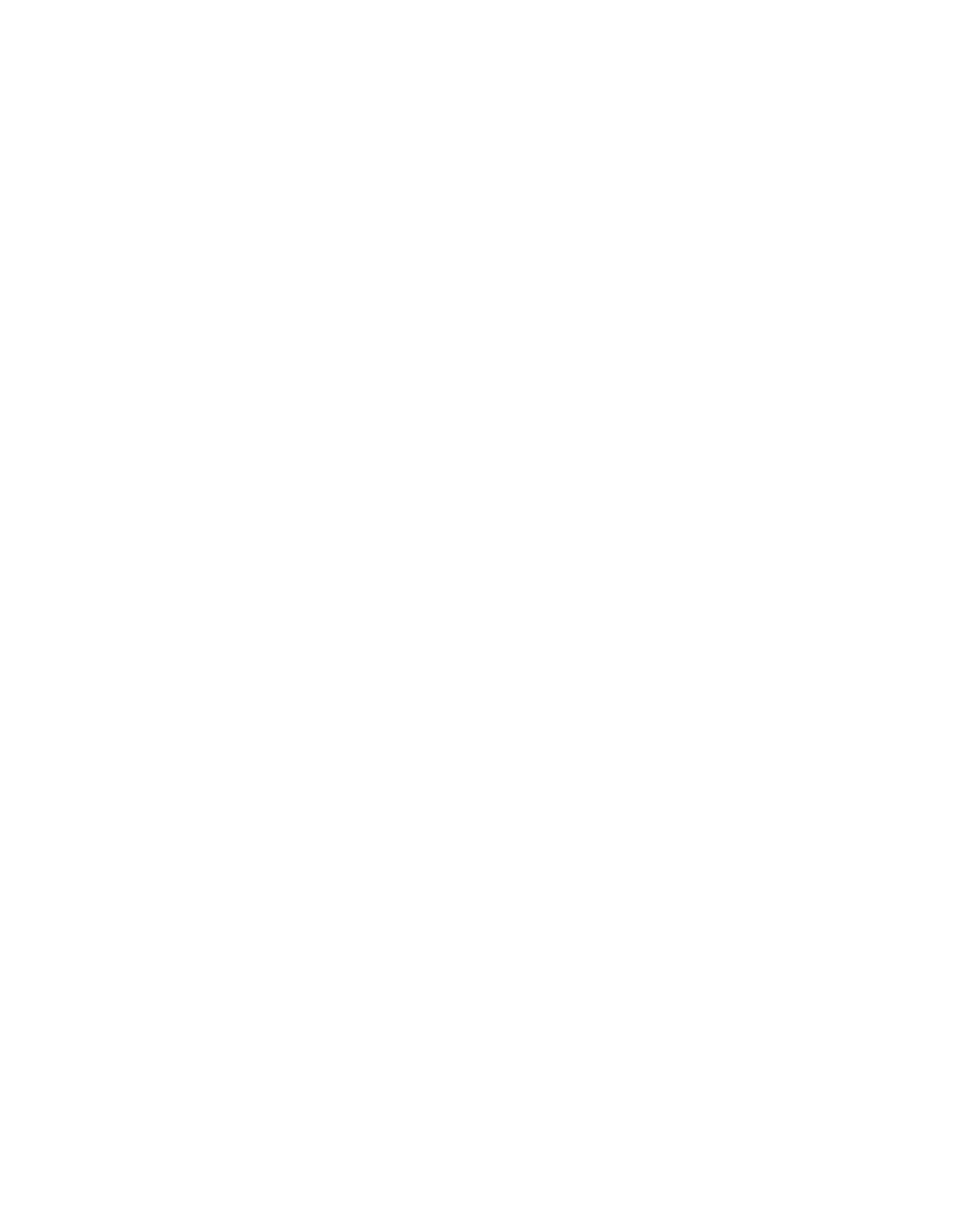### **HILL, Chief Justice.**

[¶1] Appellant, Brian K. Holloman (Holloman), was convicted of murder in the first degree and sentenced to life in prison. He claims that the trial court committed reversible error by excluding from the evidence the criminal records of both the victim of his crime, as well as that of a third person present at the scene of the crime. Holloman also contends that the trial court committed reversible error in allowing prejudicial character evidence to be called to the attention of the jury. We will affirm.

### **ISSUES**

[¶2] Holloman advances these issues:

1. Did the trial court commit reversible error by improperly excluding the criminal records of both Doug Johnson and Herman Thunder Hawk[?] Did the exclusion of the criminal records violate Mr. Holloman's constitutional right to present a defense of self-defense?

2. In violation of W.R.E. 404(b) and Mr. Holloman's due process rights, did the trial court erroneously permit the State to use inadmissible character evidence to portray Brian Holloman as a liar, a spiteful person, a vigilante and, therefore, a murderer?

The State rephrases the issues only slightly:

I. Did the district court commit reversible error by excluding evidence concerning the victim's and Herman Thunder Hawk's prior criminal conduct?

II. Did the district court abuse its discretion in not preventing the State from introducing allegedly inadmissible W.R.E. 404(b) evidence?

In his reply brief, Holloman addresses these additional issues spawned by the State's brief:

1. Thunder Hawk was not a victim of the crime for which Mr. Holloman was on trial, however his criminal record should be admissible under W.R.E. 404(a)(2) and alternatively if Thunder Hawk's testimony is found inadmissible under 404(a)(2), Mr. Holloman's right to present a defense supercedes a rule of evidence (responding to new argument in brief of appellee).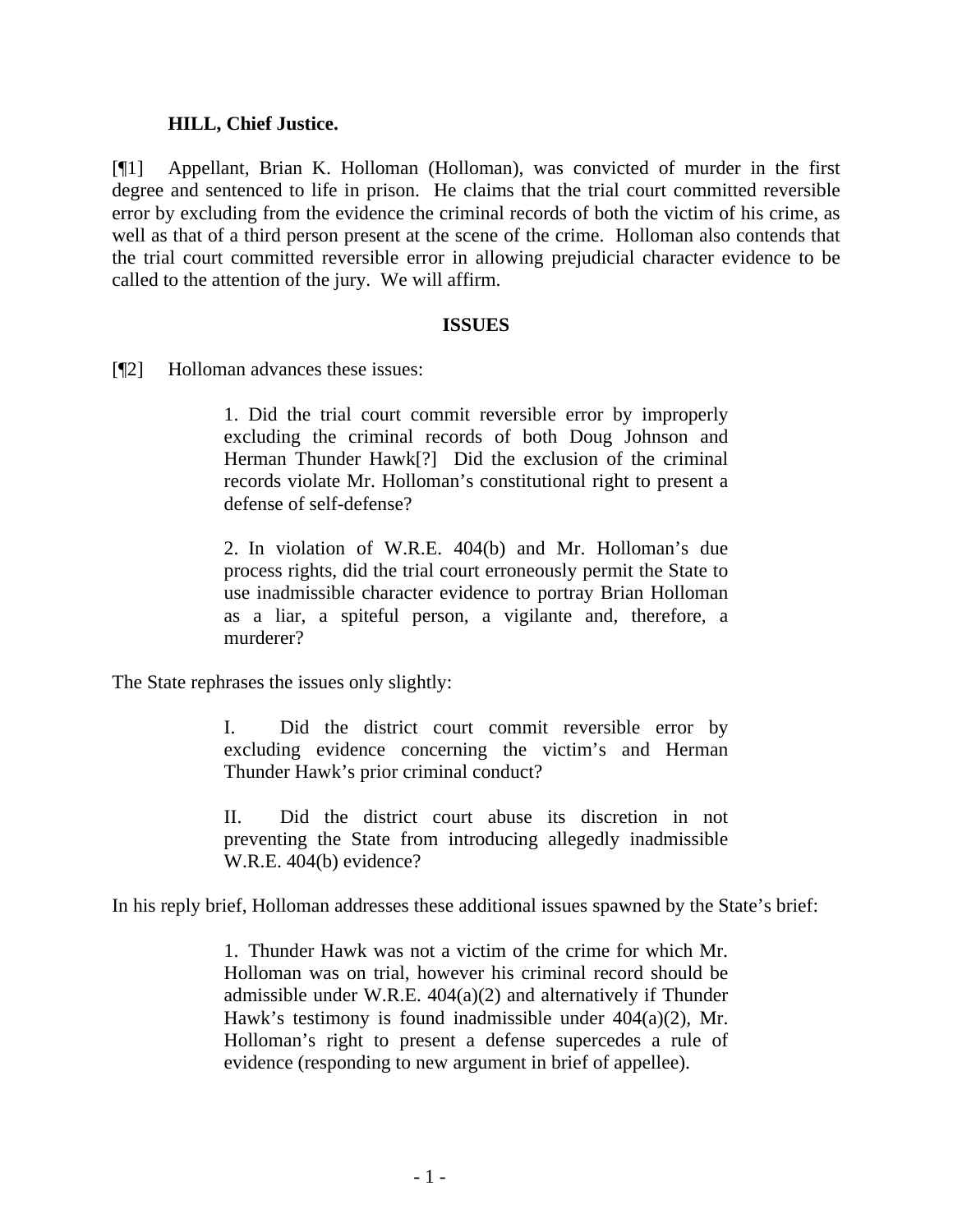2. The trial court did not rule that the proof of Thunder Hawk and Johnson's criminal history was insufficient.

3. In addressing the harmlessness of excluding the criminal records of Thunder Hawk and Johnson, the [State] ignores the testimony of Thunder Hawk and the testimony of several witnesses to Johnson's death.

4. Mr. Holloman's pretrial demand for notice of intent to introduce evidence under W.R.E. 404(b) operates as a timely objection under this Court's decision in *Howard v. State* [2002 WY 40, 42 P.3d 483 (Wyo. 2002)].

## **FACTS**

[¶3] Holloman was previously convicted of this same crime, and we reversed that conviction on the basis that the trial court failed to give requested self-defense instructions. *Holloman v. State*, 2002 WY 117, 51 P.3d 214 (Wyo. 2002) (*Holloman I*). Although there were some slight variations in the evidence at the second trial, we refer our readers to the statement of the facts contained in our earlier opinion, and we set out below only those facts most pertinent to this appeal. *Holloman I*, at ¶¶4-14.

[¶4] The State's theory of the case, in essence, was that Holloman, the victim Douglas Johnson, and a third man, Herman Thunder Hawk, were all in a hotel room on the third story of the Idelman Hotel in downtown Cheyenne, on July 25, 1999. Thunder Hawk was the tenant in the residential hotel, Johnson was a homeless individual who visited Thunder Hawk regularly over the weeks preceding the crime, and Holloman was a transient who had come to Cheyenne on July 24, 1999, on a freight train. The three men had been drinking heavily that day, and both Thunder Hawk and Holloman were self-admitted alcoholics who drank significant quantities of alcohol on a daily basis. The evidence was conclusive that all three men were very intoxicated (Johnson .36 BAC, Holloman .33 BAC, and Thunder Hawk .27 BAC).

[¶5] The crime occurred during daylight hours and the streets of Cheyenne were busy because the annual Frontier Days celebration was in progress. The State's evidence demonstrated that, although there was no apparent motive for the crime, Holloman first dangled the victim of his crime from a third-story hotel window for several minutes and then either dropped him, or forcibly pushed him, out of the window. Johnson fell to his death on the sidewalk below. Many witnesses were situated on the street below, or immediately across the street from the hotel, and they testified that they saw Holloman do this, and that he frustrated the efforts of Thunder Hawk to come to Johnson's rescue.<sup>[1](#page-3-0)</sup>

<span id="page-3-0"></span> 1 In his brief, Holloman argues in his recitation of the facts that these witnesses' stories confused rather than clarified the situation. In *Holloman I*, we held that Holloman established a theory of self-defense that he was entitled to have presented to the jury as his theory of the case. However, we take note that a jury could well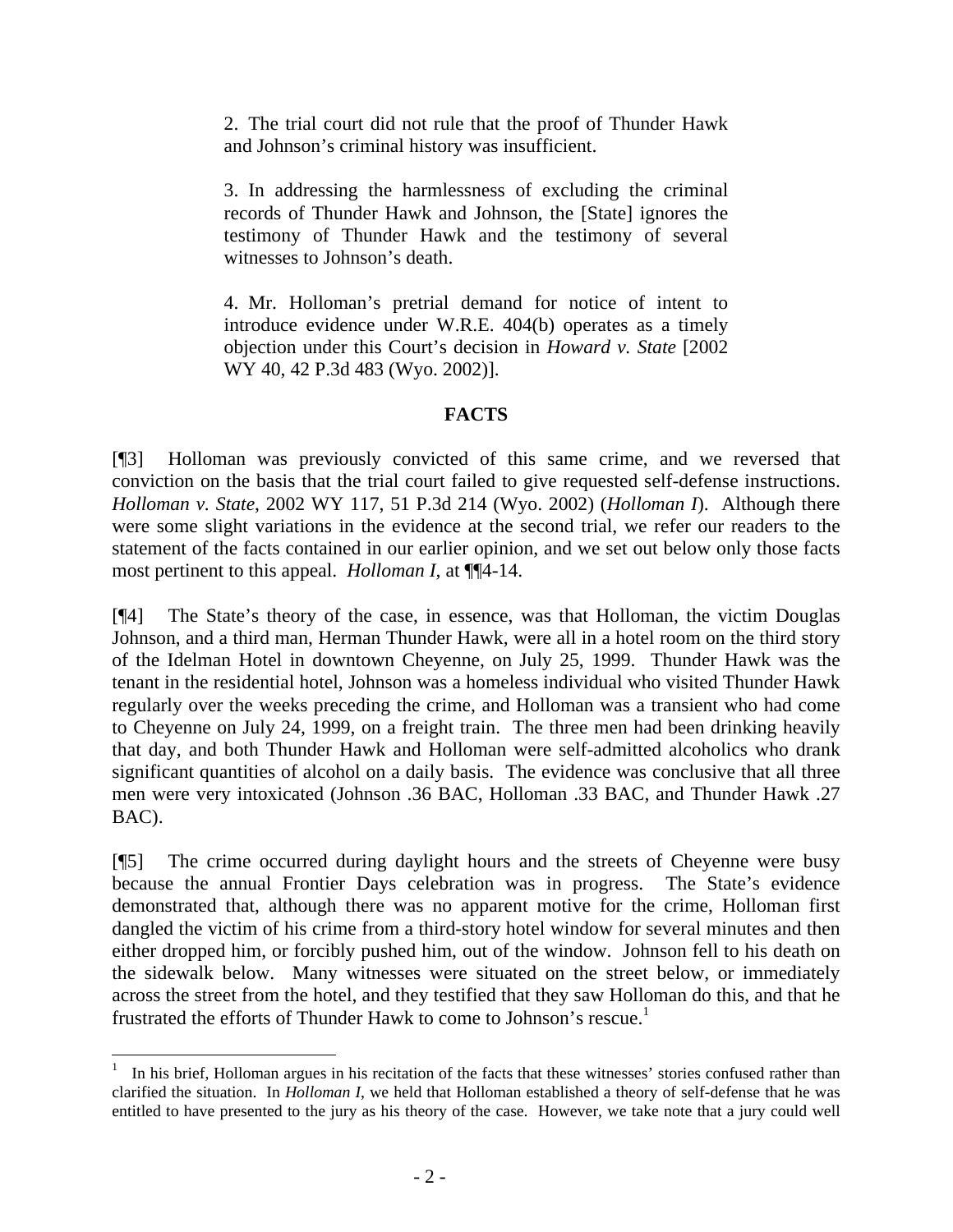[¶6] Thunder Hawk testified that he was in the bathroom of the hotel room and heard no commotion in the living area of the room. However, when he came out into that area, he found Holloman attempting to push Johnson out a window. Thunder Hawk related that he attempted to assist Johnson to get back inside the room but that Holloman punched him and prevented him from helping Johnson. Thunder Hawk's testimony was very clear that Holloman pushed Johnson out the window.

[¶7] Holloman, on the other hand, contended that when he attempted to turn down blaringly loud music being played on a radio/cassette recorder, he was punched in the side of his face ("blindsided") by someone he could not see. Holloman had a large wound on the side of his face that he had suffered in an alley fight the day before, $<sup>2</sup>$  $<sup>2</sup>$  $<sup>2</sup>$  and the blow to that area</sup> of his face was excruciatingly painful causing him to become disoriented. The wound was inflicted by a broken beer bottle and required many stitches to suture it shut. Photographic evidence demonstrated the size and severity of the injury as it appeared shortly after Holloman was arrested for this crime. He did not know for sure who delivered the punch, although in his testimony he agreed that only Thunder Hawk and Johnson were in the hotel room with him. His theory of the case was that Johnson's death was a tragic accident and that Johnson simply fell out the open window in the tumult that followed the punch to Holloman's face.

### **DISCUSSION**

[¶8] Holloman challenges the district court's rulings on the admission or exclusion of evidence in two respects. First, he contends that the district court erred in making a liminal ruling that Holloman would not be permitted to introduce evidence concerning the prior criminal records of both Johnson and Thunder Hawk under W.R.E.  $404(a)(2)$ .<sup>3</sup> Second,

<span id="page-4-0"></span><sup>2</sup> Holloman concedes that Johnson took no part in the July 24, 1999, assault upon him.

<span id="page-4-1"></span> $3$  W.R.E. 404 (emphasis added) provides:

 $\overline{a}$ 

 (a) *Character evidence generally*. -- Evidence of a person's character or a trait of his character is not admissible for the purpose of proving that he acted in conformity therewith on a particular occasion, except:

> (1) *Character of Accused*. -- Evidence of a pertinent trait of his character offered by an accused, or by the prosecution to rebut the same;

have concluded that his story was, at best, implausible given the volume of eyewitness accounts of what happened that day. It is readily apparent that the variations from witness to witness reflected that each was in a slightly different location and, thus, their respective abilities to see and hear all that went on varied accordingly. In our prior opinion, we did describe the testimony of those witnesses as being in conflict. However, whether they are characterized as conflicting or merely varying in the details, that circumstance does not serve to advance Holloman's contention that the prior criminal offense records of Johnson and Thunder Hawk should be admissible.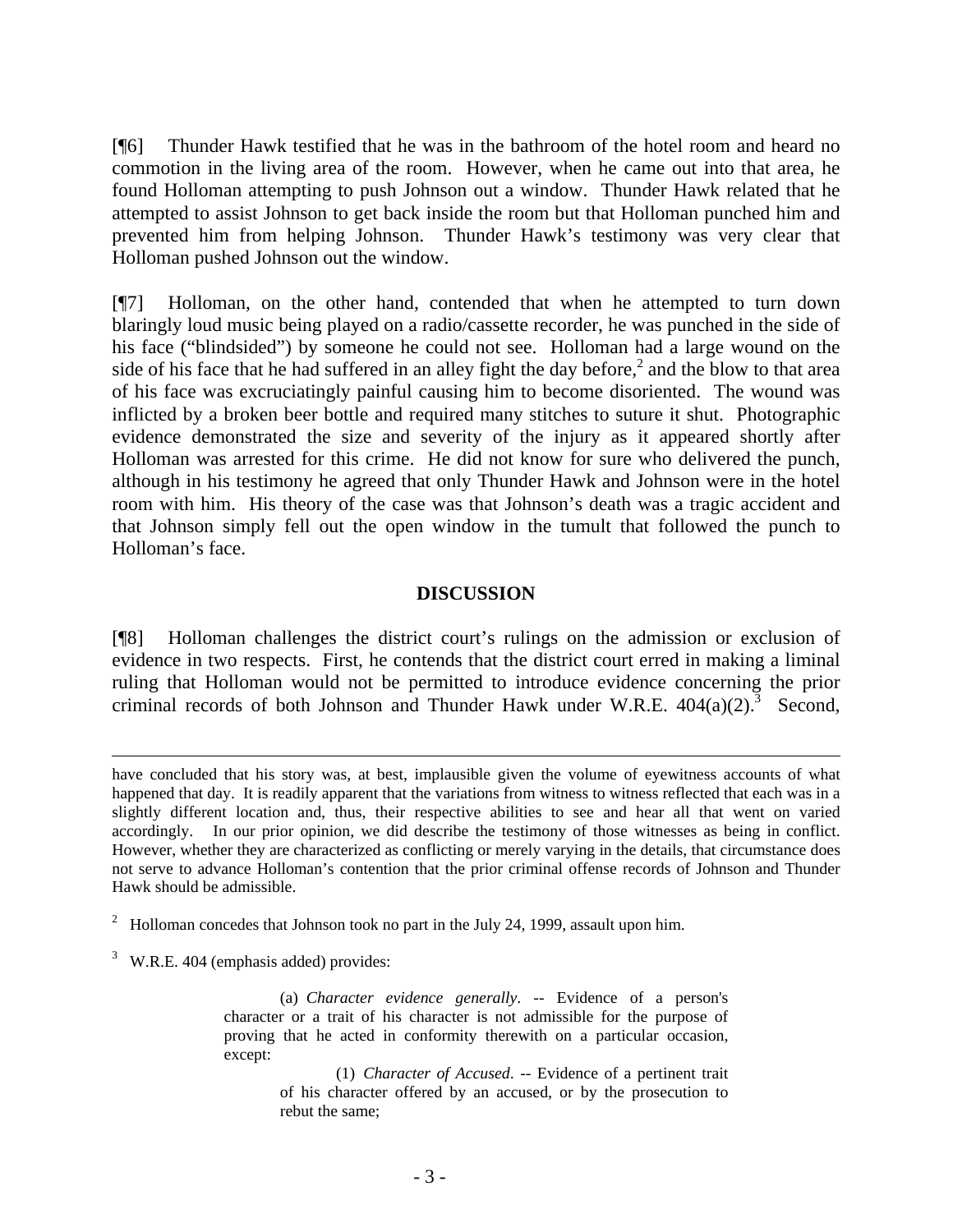Holloman contends that the district court erred in allowing the admission of evidence of prior bad acts committed by Holloman.

## **Admissibility of Victim's and Thunder Hawk's Prior Criminal Records**

[¶9] Holloman contends that by prohibiting him from making any reference to the past crimes committed by Johnson and Thunder Hawk, he was deprived of his constitutional right to present a defense. "Mr. Holloman sought to introduce the criminal records of Mr. Johnson and Thunder Hawk to show that both had a propensity towards violence. This would serve as evidence that one or both of these men was the first aggressor and that Mr. Holloman responded in self-defense. By not being allowed to present such evidence, Mr. Holloman was prevented from effectively demonstrating to the jury that he acted in self defense."

> (2) *Character of Victim***. -- Evidence of a pertinent trait of character of the victim of the crime offered by an accused, or by the prosecution to rebut the same, or evidence of a character trait of peacefulness of the victim offered by the prosecution in a homicide case to rebut evidence that the victim was the first aggressor**;

> (3) *Character of Witness***. -- Evidence of the character of a witness, as provided in Rules 607, 608, and 609**.

W.R.E. 609 provides in pertinent part:

(a) *General rule*. -- For the purpose of attacking the credibility of a witness,

> (1) evidence that a witness other than an accused has been convicted of a crime shall be admitted, subject to Rule 403, if the crime was punishable by death or imprisonment in excess of one year under the law under which the witness was convicted, and evidence that an accused has been convicted of such a crime shall be admitted if the court determines that the probative value of admitting this evidence outweighs its prejudicial effect to the accused; and

> (2) evidence that any witness has been convicted of a crime shall be admitted if it involved dishonesty or false statement, regardless of the punishment.

(b) *Time limit*. -- Evidence of a conviction under this rule is not admissible if a period of more than ten years has elapsed since the date of the conviction or of the release of the witness from the confinement imposed for that conviction, whichever is the later date, unless the court determines, in the interests of justice, that the probative value of the conviction supported by specific facts and circumstances substantially outweighs its prejudicial effect. However, evidence of a conviction more than ten years old as calculated herein, is not admissible unless the proponent gives to the adverse party sufficient advance written notice of intent to use such evidence to provide the adverse party with a fair opportunity to contest the use of such evidence.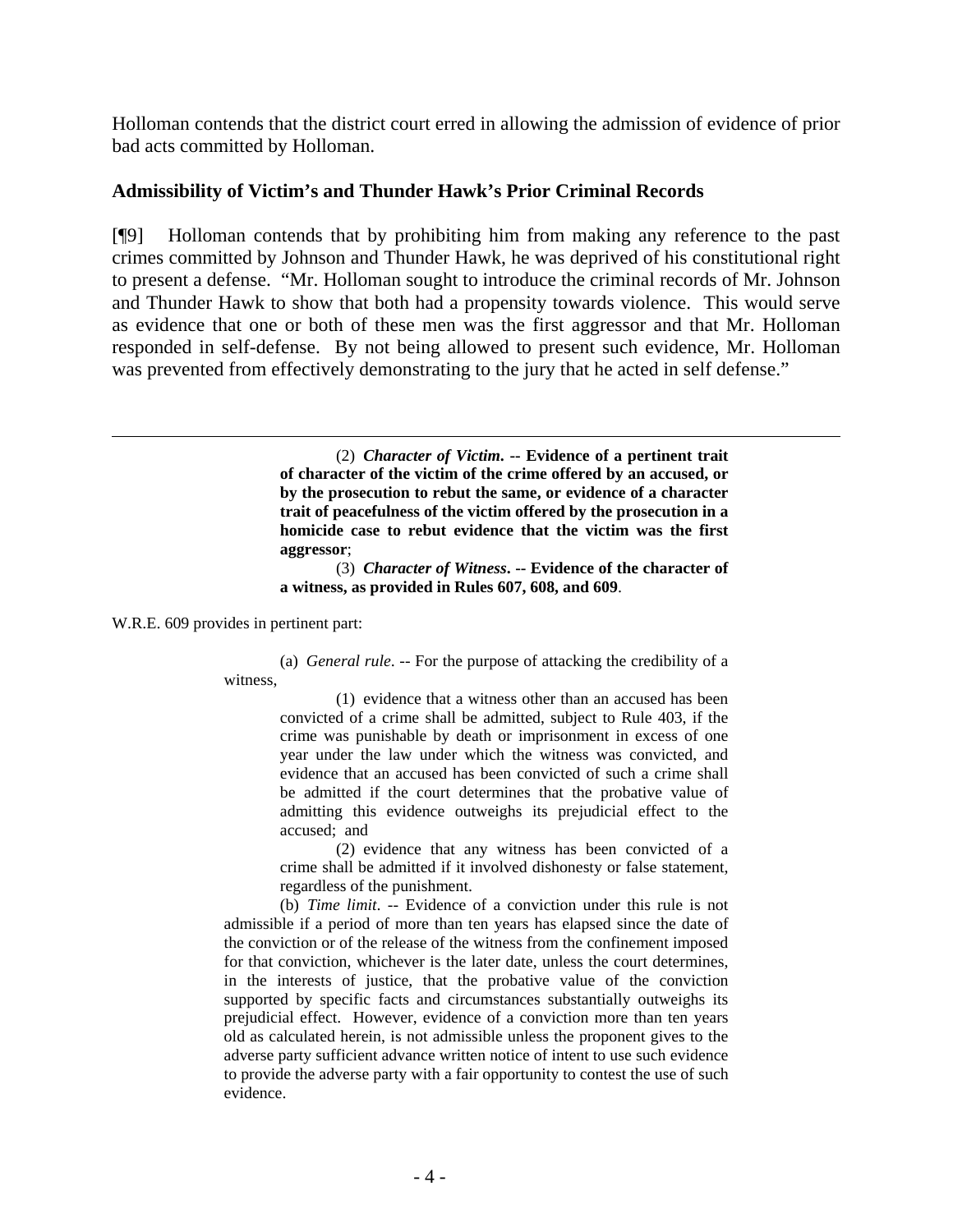[¶10] Evidentiary rulings are within the sound discretion of the trial court and include determinations of the adequacy of foundation and relevancy, competency, materiality, and remoteness of the evidence. This Court will generally accede to the trial court's determination of the admissibility of evidence unless that court clearly abused its discretion. We have described the standard of an abuse of discretion as reaching the question of the reasonableness of the trial court's choice. Judicial discretion is a composite of many things, among which are conclusions drawn from objective criteria. It also means exercising sound judgment with regard to what is right under the circumstances and without doing so arbitrarily or capriciously. In the absence of an abuse of discretion, we will not disturb the trial court's determination. The burden is on the defendant to establish such abuse. *Wilde v. State*, 2003 WY 93, ¶13, 74 P.3d 699, 707, ¶13 (Wyo. 2003); and *see Edwards v. State*, 973 P.2d 41, 45-47 (Wyo. 1999).

[¶11] Holloman asserts that we must evaluate this issue as a violation of due process of law. We are convinced that the standard of review recited above is the appropriate standard in these circumstances and decline to address the "constitutional" argument propounded in Holloman's brief.

[¶12] We have recognized that there are circumstances where the character of the victim of a crime may be relevant, especially in those instances where the defendant contends that an assault or a homicide was justified because the victim was the first aggressor and was known to be of a violent character. Such evidence is not offered for the sake of proving the victim's bad character, but rather to explain defendant's motive and what he might have reasonably apprehended as to the danger he faced. *See, e.g., Edwards*, 973 P.3d at 45-47; *Braley v. State*, 741 P.2d 1061, 1067-69 (Wyo. 1987); *State v. Velsir*, 159 P.2d 371,373-74, (Wyo. 1945) (principle recognized, but exclusion of such evidence not error where offer of proof inadequate); and *Mortimore v. State*, 24 Wyo. 452, 474-75, 161 P. 766, 772 (Wyo. 1916). Although we will not discuss them in detail here, the authorities we will set out below explain that character evidence relating to the victim of a homicide, as well as other third parties present, may be admissible if the offered evidence is competent, relevant, material, foundation is adequate, and remoteness of the evidence does not counsel against its admission.

[¶13] We decline to apply that general evidentiary principle here because Holloman's offer ofproof with regard to all such evidence was inadequate.<sup>4</sup> The only proof offered was a laundry list of prior offenses for both men, without regard to such matters as the adequacy of foundation, relevancy, competency, materiality, or remoteness of the evidence.

 $\overline{a}$ 

<span id="page-6-0"></span><sup>4</sup> Holloman contends that the trial court did not reject the offered evidence on this specific basis. While the record is not crystal clear in this regard, we may, nonetheless, uphold the general ruling of the court below if supported by any reasonable view of the evidence. *State v. Williams*, 2004 WY 53, ¶12, 90 P.3d 85, ¶12 (Wyo. 2004).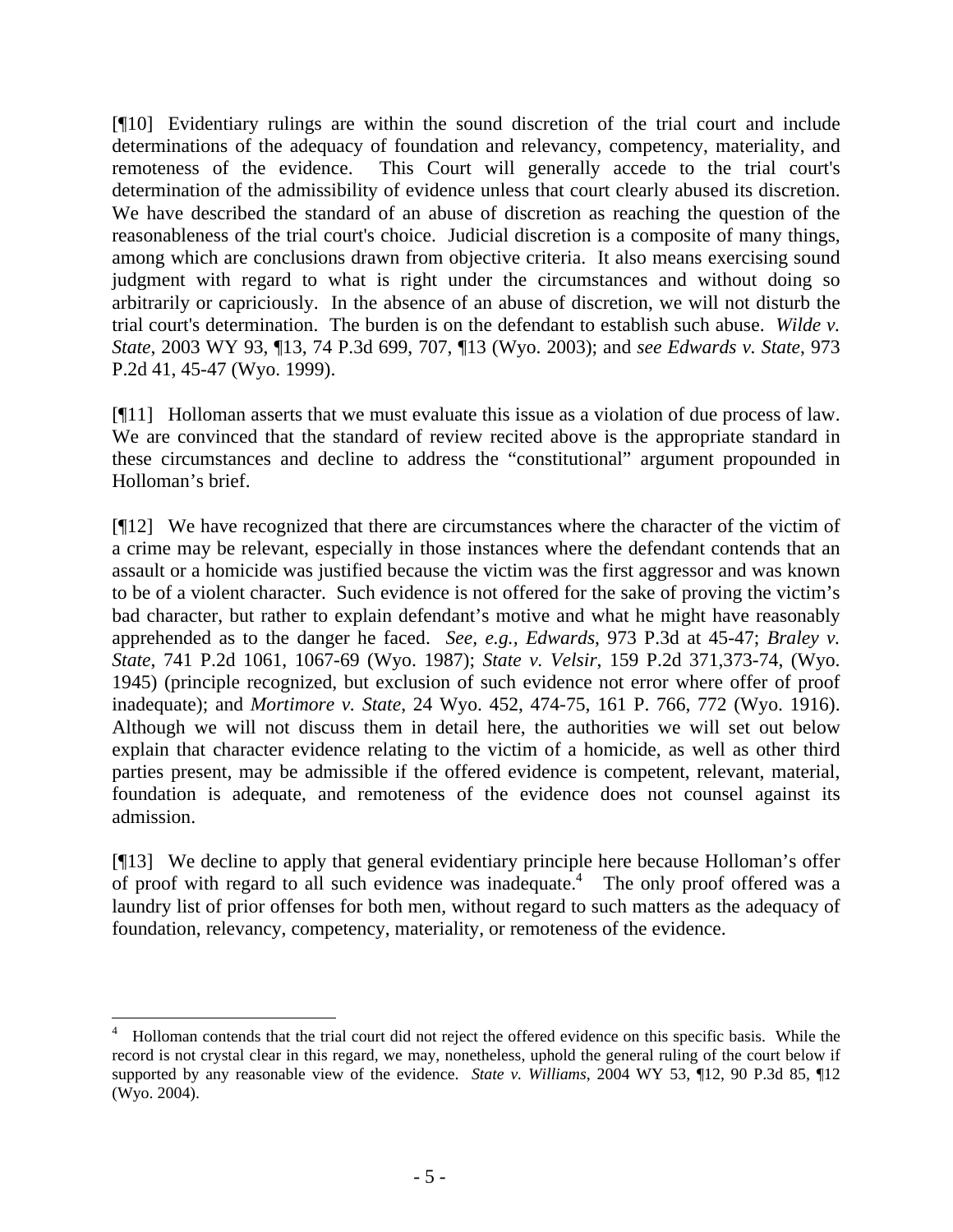[¶14] With respect to Johnson, a notice of intent to introduce his prior violent criminal history was submitted for the trial court's consideration. It contained 13 paragraphs. Seven of those paragraphs listed arrests and charges that had either been dismissed, or the disposition of the crime was unknown. No details of the exact nature of any of those crimes was submitted for the district court's consideration (although they were categorized, e.g., as assault, robbery, and fighting). Two items related to what was apparently one event that occurred on April 13, 1989, in New Mexico. The crimes were aggravated assault and robbery while armed with a deadly weapon, and Johnson was convicted of both crimes. No details about those incidents were provided to the district court and the only "proof" proposed by the defense was to offer certified copies of judgments. The list also included a conviction for obstructing a police officer in Montana in 1996, but again no additional information was offered to show the relevancy of that offense. Johnson was convicted in Oregon, in 1980, of carrying a concealed weapon, but once again no details were made available for the district court's consideration. The twelfth item on the list was an assertion (according to Holloman, without more) that Johnson was a member of the Freight Train Riders of America, an organization of transient train riders reputed to be violent people. The thirteenth paragraph suggested that more items might be added to the list later, but none were. Holloman did not propose to have any witness testify to Johnson's reputation for violence, or as to specific acts of which the witness had personal knowledge. *See* W.R.E.  $405.<sup>5</sup>$  $405.<sup>5</sup>$  $405.<sup>5</sup>$ 

[¶15] With respect to Thunder Hawk, Holloman offered a much shorter list that included 1975 convictions for robbery, assault, and failure to appear in California, fraudulent use of a credit card in 1978, third degree sexual assault in 1990, and providing false information in 1993. Holloman did not propose to have any witness testify to Thunder Hawk's reputation for violence or for truthfulness.

[¶16] We need not discuss these asserted errors more dispositively because Holloman's offer of proof, as well as his proposed method of proof, simply did not require the district court to take any other action than that which it did take. The district court tentatively granted the State's liminal motion to prevent that evidence from coming before the jury, but did not prohibit Holloman from raising the issue again if the district court's legitimate

<span id="page-7-0"></span>  $5$  W.R.E. 405 provides:

 <sup>(</sup>a) *Reputation or opinion*. -- In all cases in which evidence of character or a trait of character of a person is admissible, proof may be made by testimony as to reputation or by testimony in the form of an opinion. On cross-examination, inquiry is allowable into relevant specific instances of conduct.

 <sup>(</sup>b) *Specific instances of conduct*. -- In cases in which character or a trait of character of a person is an essential element of a charge, claim, or defense, or is in issue under Rule  $404(a)(2)$ , proof may also be made of specific instances of his conduct.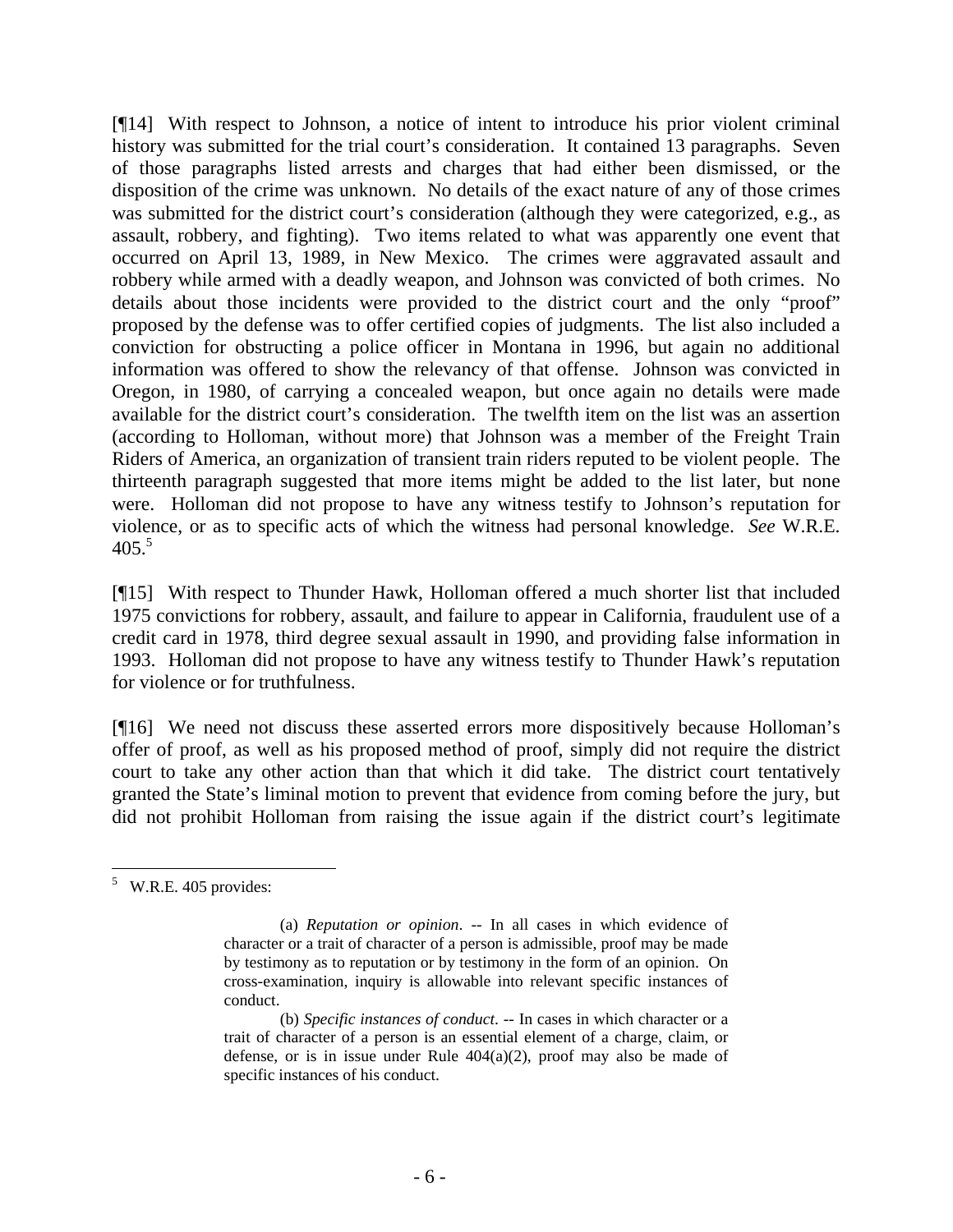concernswere assuaged by further development of the proposed proof.<sup>6</sup> Holloman was not denied the opportunity to "develop" this evidence; he simply failed to do so. *See generally Person v. State*, 2004 WY 149, ¶¶19-21, 100 P.3d 1270, ¶¶19-21 (Wyo. 2004). Although our resolution of this issue does not call upon us to employ it here, for a more complete and scholarly discussion of the more subtle nuances of F.R.E. 404(a)(2) (and thus W.R.E. 404(a)(2) as well), *see* 1 Christopher B. Mueller and Laird C. Kirkpatrick, *Federal Evidence* § 103 (Character of Victim: Initial Proof and Rebuttal), at 566-73, § 104 (Character of Witness), at 573-74, and § 105 (Character as Element of Charge or Defense (Insanity and Other Issues)), at 574-81 (1994 2<sup>nd</sup> ed. and Supp. 2004); and H. H. Henry, Annotation, *Admissibility of Evidence as to Other's Character or Reputation for Turbulence on Question of Self-Defense by One Charged with Assault or Homicide*, 1 A.L.R.3d 571 (1965 and Supp. 2004) (With respect to Thunder Hawk see § 9, "Evidence as to character of third persons.").

[¶17] We hold that the district court's liminal ruling that the offered evidence was not admissible was not erroneous in these circumstances.

# **W.R.E. 404(b) Evidence**

 $\overline{a}$ 

[¶18] Holloman filed a demand for notice of the State's intent to introduce W.R.E. 404(b) evidence. The State gave such a notice and indicated it would offer these items of evidence that were in the nature of 404(b) evidence: (1) That Holloman was involved in a fight over a dog that resulted in the injury to his face on July 24, 1999; (2) that Holloman used an alias in the course of his contact with police and health care personnel when they responded to his call for assistance after the July 24, 1999, injury; and (3) that Holloman indicated he would seek retribution against the person who injured him on July 24, 1999. It is apparent from the record that no hearing was held on this matter as required by our governing precedents.

[¶19] Holloman first asserts that the prosecutor erred by including in his opening argument an item of 404(b) evidence that was not included in the State's notice. That incident involved Holloman punching out a third person, for no apparent reason, just hours before the killing of Johnson. Defense counsel objected, but the trial court overruled the objection. At Holloman's previous trial, the district court determined that that evidence was not admissible. Of course, we must presume that the prosecutor was aware of that ruling and acted in disregard of it. Nonetheless, the trial court eventually held that the evidence was not admissible and the jury did not hear anything further about it. The jury was instructed that the arguments of counsel are not evidence. Although the prosecutor clearly acted improperly, and seemingly deliberately, after considering the totality of the circumstances, as well as the overwhelming evidence of Holloman's guilt, we deem the error harmless. W.R.A.P. 9.04.

<span id="page-8-0"></span><sup>6</sup> The record suggests there may have been a tactical reason for not further pursuing the admission of this evidence. Pursuant to a motion to exclude W.R.E. 404(b) evidence made by the defense, the district court had tentatively excluded evidence of Holloman's prior manslaughter conviction. A part of the discussion on those matters included the possibility that the admission of Johnson's and Thunder Hawk's reputations for violent conduct may have served to open the door for the admission of Holloman's prior bad acts as well.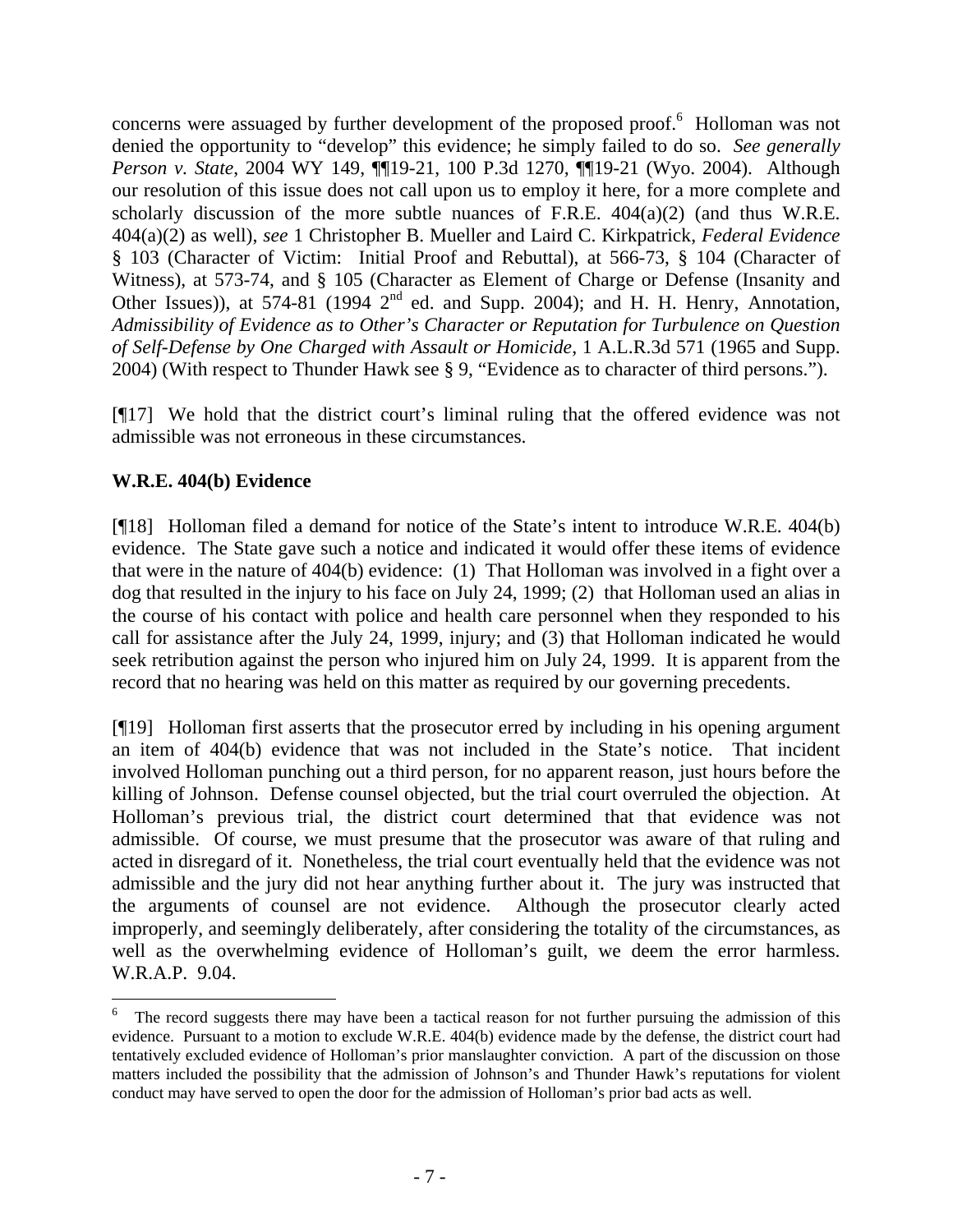[¶20] Holloman contends that the district court erred in admitting other evidence in violation of W.R.E.  $404(b)$ .<sup>[7](#page-9-0)</sup> Much of this evidence related to Holloman's conduct on the day preceding the murder, when he was attacked by a third party who was a stranger to the events of July 25, 1999. We recently set out a comprehensive statement of the standard of review applicable when an issue such as this is raised. We will not iterate that standard in detail here. *Williams v. State*, 2004 WY 117, ¶¶8-13, 99 P.3d 432, ¶¶8-13 (Wyo. 2004).

[¶21] Holloman asserts the prosecution made improper use of W.R.E. 404(b) evidence in several respects. First, he contends that the prosecutor employed Holloman's use of an alias in a prejudicial manner that impugned his character and amounted to bad acts evidence. We agree that a portion of the prosecutor's use of that evidence, as well as portions of his argument in that regard, were erroneous because it is evident that it was used (both in argument and in the State's case-in-chief) for the sole purpose of demonstrating bad character and a criminal mindset. *See United States v. Williams*, 739 F.2d 297, 299-300 (7<sup>th</sup> Cir. 1984); and *Commonwealth v. Martin*, 809 N.E.2d 536, 537-38 (Mass. 2004). However, that evidence was admissible once Holloman took the stand and testified in his own defense. Such evidence is admissible to impeach a defendant's credibility, as well as for some other limited purposes. *See, e.g.*, *State v. Martinez*, 621 N.W.2d 689, 695-96 (Iowa App. 2000); *State v. Elmore*, 985 P.2d 289, 310 (Wash. 1999); *State v. Johnson*, 950 P.2d 981, 990 (Wash.App. Div. 2 1998); and *State v. Bergeron*, 470 N.W.2d 322, 324-26 (Wisc.App. 1991). Thus, the fact that Holloman did use an alias, indeed the record indicates he used two of them, was properly called to the attention of the jury in order to test his credibility. Given that circumstance, as well as the overwhelming evidence of Holloman's guilt in the death of Johnson, we conclude that the evidence did not affect a substantial right belonging to Holloman, and we consider any error in this respect harmless. W.R.A.P. 9.04.

[¶22] Second, Holloman contends that the testimony of two witnesses who had contact with him the day before the crime constituted W.R.E. 404(b) evidence that was admitted without compliance with the standards we have placed in force. Cheyenne Police Officer Debra Stowe was called to the scene of a downtown convenience store after Holloman called for medical assistance when his face was slashed on July 24, 1999. She testified that Holloman used an alias, was "angry," "combative," "changed his story" several times about the incident that occurred that day, and interpreted a comment he made about the incident to mean that he wanted to "take care" of the individual himself if "he ever saw that individual again." Of course, the record is clear that Johnson had nothing to do with the July 24, 1999, attack on Holloman. The defense objected to some of this testimony, but the objections were not ruled

<span id="page-9-0"></span> $\sqrt{7}$  W.R.E. 404(b) states:

<sup>(</sup>b) *Other crimes, wrongs, or acts*. -- Evidence of other crimes, wrongs, or acts is not admissible to prove the character of a person in order to show that he acted in conformity therewith. It may, however, be admissible for other purposes, such as proof of motive, opportunity, intent, preparation, plan, knowledge, identity, or absence of mistake or accident.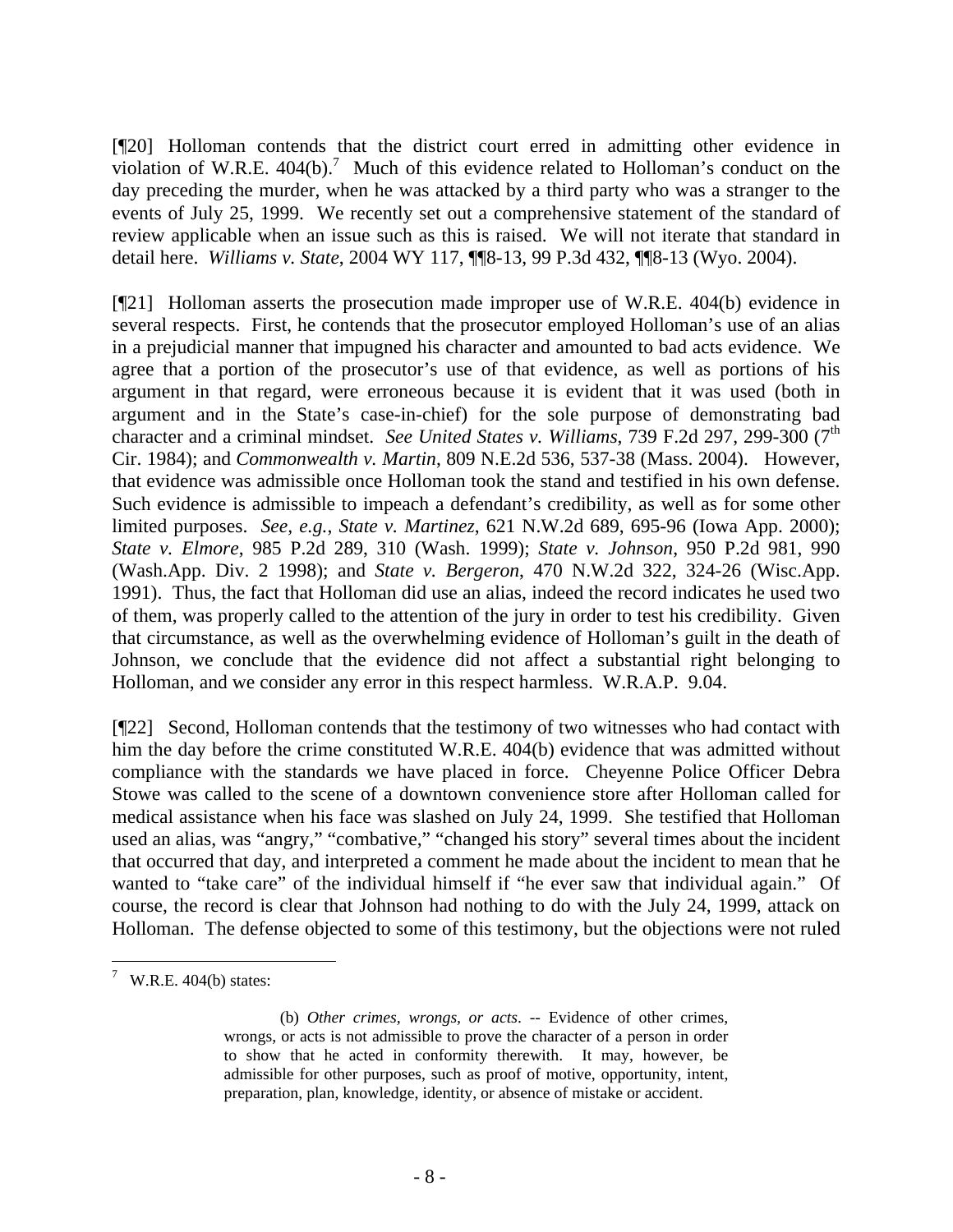on definitively, nor did the defense ask for a limiting instruction or other remedial action at the time.

[¶23] Colleen Capson, an employee of the Cheyenne Radiology Group, was called to testify about her contact with Holloman on July 24, 1999, when he appeared at her place of employment for an x-ray. She characterized Holloman as "solemn," "concentrating," and "a little mad." In response to a question to him about the person who had injured him so severely, she related that Holloman said "he was going to take care of it." After that she did not speak with Holloman further because of her subjective sense that he gave her the "creeps." The defense lodged no objections to this testimony.

[¶24] At best, it is quite difficult to pinpoint the competence or relevance of much of the above-described testimony. As suggested by Holloman, it does appear to be directed solely at a tendency on his part to be angry and violent, and having a desire for vigilante justice against whoever might cross his path. In contrast, other witnesses who saw Holloman on July 24, 1999, characterized him as intoxicated and confused, but not hostile, and "pleasant" and "cooperative."

[¶25] Our analysis of this asserted W.R.E. 404(b) testimony suggests that none of it was admissible. The State provided the court with no explanation about how Mr. Holloman's reaction to the events of July 24 were relevant to the issues at trial. Instead, the State blatantly used character evidence to prove conduct, and did so without coming close to justifying it under the Wyoming Rules of Evidence and the dictates of *Williams,* ¶¶8-14; *Gleason v. State,* 2002 WY 161, ¶¶16-18, 26-30, 57 P.3d 332, ¶¶16-18, 26-30 (Wyo. 2002), and the long line of cases cited therein. We clearly stated the following rule in *Gleason,* at ¶30:

> In future cases involving the admissibility of evidence under W.R.E. 404(b), the record shall reflect the trial court's identification of the purpose or purposes for admission of the evidence, the findings and conclusions establishing relevance and probative value, and the factors considered in balancing probative value against the potential for unfair prejudice. The "shotgun approach" of listing every conceivable purpose for admissibility, followed by a bald statement that probative value outweighs prejudicial effect will no longer be sufficient. While the trial court need not make an express finding on every factor from *Dean* [*v. State*, 865 P.2d 601 (Wyo. 1993)] and *Rigler* [*v. State,* 941 P.2d 734 (Wyo. 1997)], the record must contain sufficient findings to support the trial court's conclusions. The burden, of course, will be upon the proponent of the evidence to supply the foundation for its admission.

[¶26] What did the evidence of the previous day's events prove, other than Holloman's character? Where is the showing that this evidence was more probative on a point at issue,